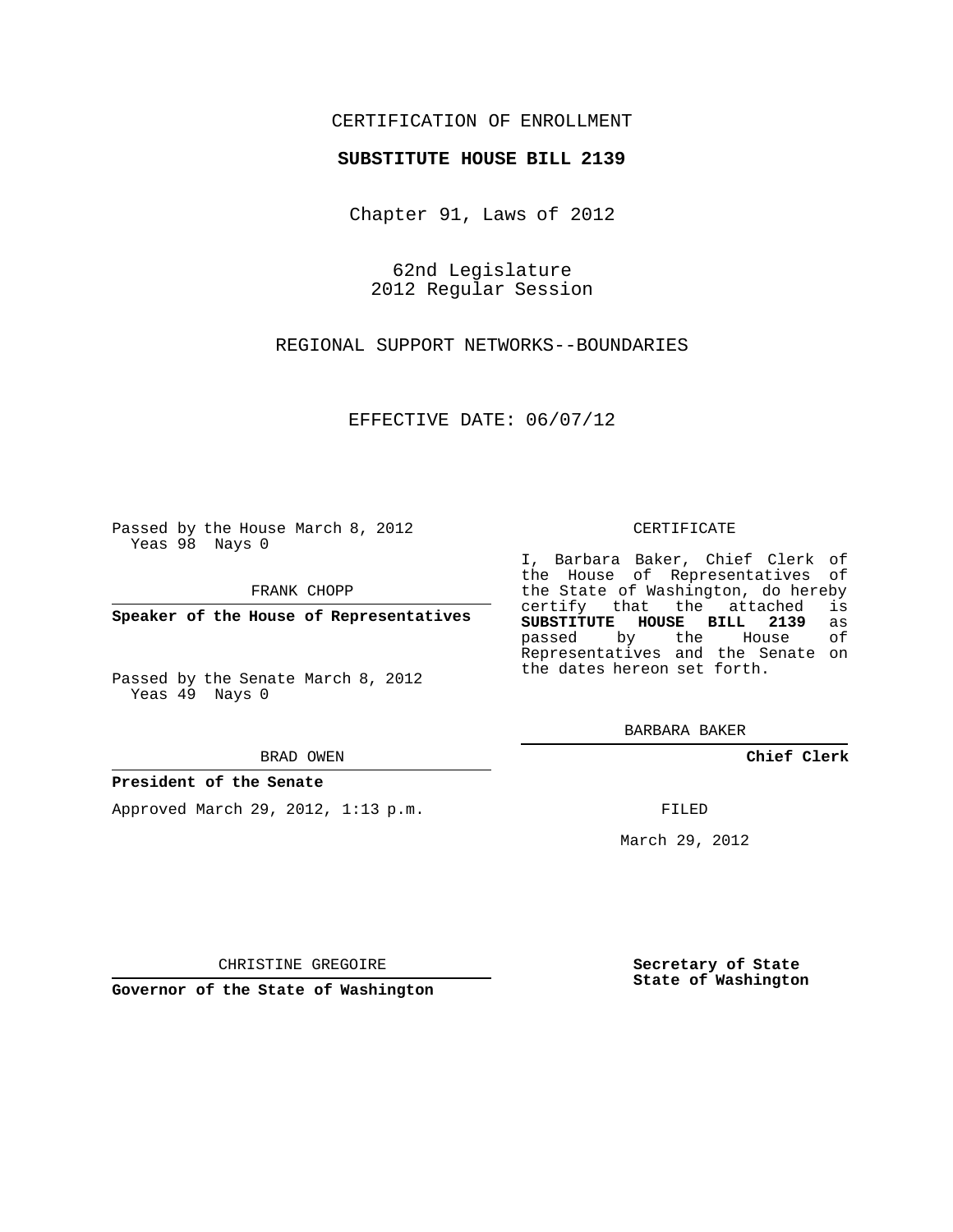# **SUBSTITUTE HOUSE BILL 2139** \_\_\_\_\_\_\_\_\_\_\_\_\_\_\_\_\_\_\_\_\_\_\_\_\_\_\_\_\_\_\_\_\_\_\_\_\_\_\_\_\_\_\_\_\_

\_\_\_\_\_\_\_\_\_\_\_\_\_\_\_\_\_\_\_\_\_\_\_\_\_\_\_\_\_\_\_\_\_\_\_\_\_\_\_\_\_\_\_\_\_

Passed Legislature - 2012 Regular Session

# **State of Washington 62nd Legislature 2012 Regular Session**

**By** House Ways & Means (originally sponsored by Representatives Cody and Hunter; by request of Department of Social and Health Services)

READ FIRST TIME 03/08/12.

 1 AN ACT Relating to the establishment of new regional support 2 network boundaries; and amending RCW 71.24.360.

3 BE IT ENACTED BY THE LEGISLATURE OF THE STATE OF WASHINGTON:

 4 **Sec. 1.** RCW 71.24.360 and 2005 c 504 s 805 are each amended to 5 read as follows:

 6 (1) The department may establish new regional support network 7 boundaries in any part of the state:

8 (a) Where more than one network chooses not to respond to, or is 9 unable to substantially meet the requirements of, the request for 10 qualifications under ((<del>section 4, chapter 503, Laws of 2005 or</del>)) RCW 11 71.24.320;

12 (b) Where a regional support network is subject to reprocurement 13 under ((section 6, chapter 503, Laws of 2005)) RCW 71.24.330; or

14 (c) Where two or more regional support networks propose to 15 reconfigure themselves to achieve consolidation, in which case the 16 procurement process described in RCW 71.24.320 and 71.24.330(2) does 17 not apply.

18  $(2)$  The department may establish no fewer than (( $e$ ight)) six and no